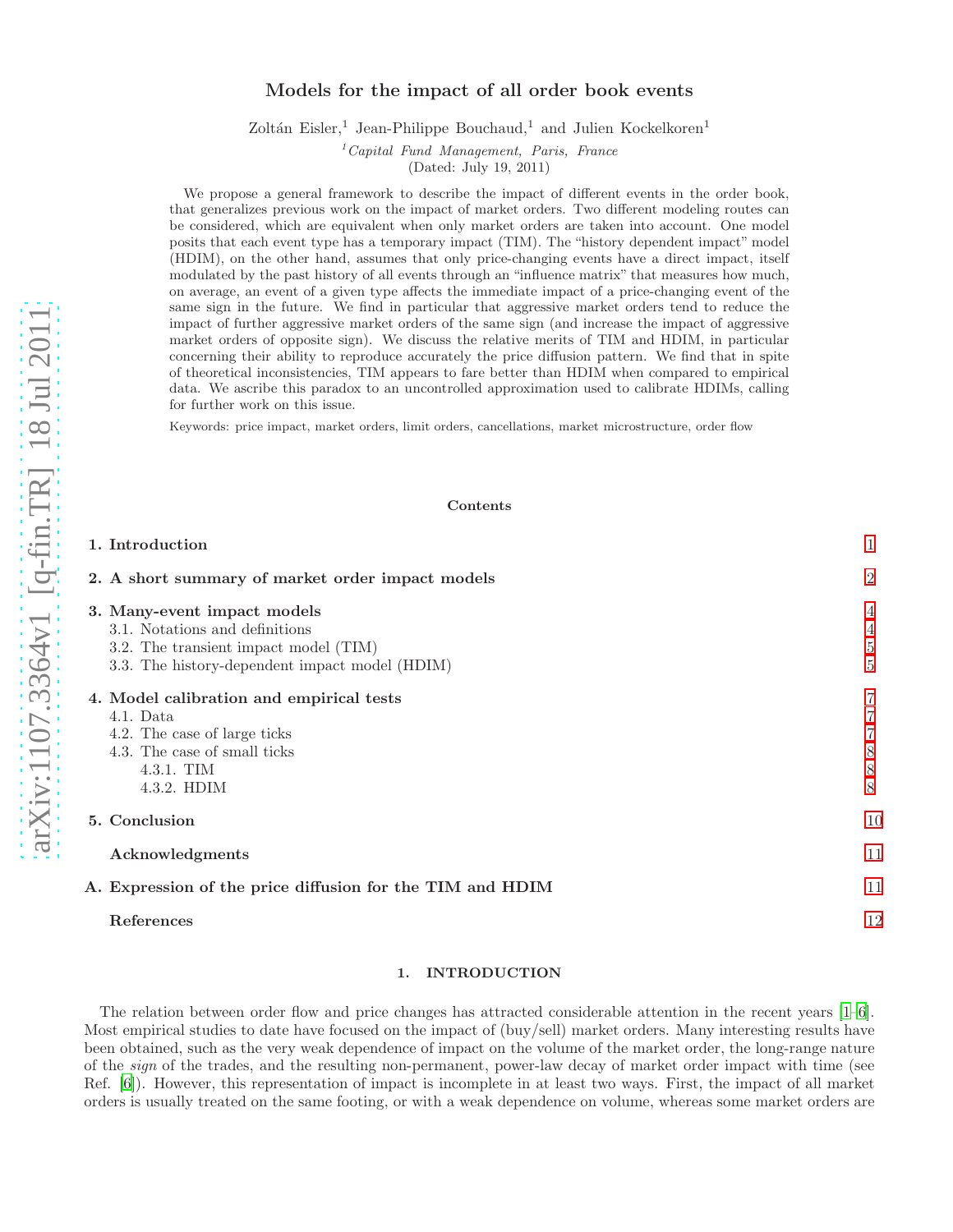"aggressive" and immediately change the price, while other are more passive and only have a delayed impact on the price. Second, other types of order book events (limit orders, cancellations) must also directly impact prices: adding a buy limit order induces extra upwards pressure, and cancelling a buy limit order decreases this pressure. Within a description based on market orders only, the impact of limit orders and cancellations is included in an indirect way, in fact as an effectively decaying impact of market orders. This decay reflects the "liquidity refill" mechanism explained in detail in Refs. [\[4,](#page-11-3) [6](#page-11-2)[–9\]](#page-11-4), whereby market order trigger a counterbalancing flow of limit orders.

A framework allowing one to analyze the impact of all order book events, and to understand in detail the statistical properties of price time series, is clearly desirable. Surprisingly, however, there are only very few quantitative studies of the impact of limit orders and cancellations  $[10, 11]$  $[10, 11]$  $[10, 11]$  – partly due to the fact that more detailed data, beyond trades and quotes, is often needed to conduct such studies. The aim of the present paper is to provide a theoretical framework for the impact of all order book events, which allows one to build statistical models with intuitive and transparent interpretations [\[11\]](#page-11-6).

# <span id="page-1-0"></span>2. A SHORT SUMMARY OF MARKET ORDER IMPACT MODELS

A simple model relating prices to trades posits that the mid-point price  $p_t$  just before trade t can be written as a linear superposition of the of the impact of all past trades  $[3, 4]$  $[3, 4]$ :

<span id="page-1-2"></span>
$$
p_t = \sum_{t' < t} \left[ G(t - t') \xi_{t'} + \eta_{t'} \right] + p_{-\infty}, \qquad \xi_t \equiv \epsilon_t v_t^{\theta} \tag{1}
$$

where  $v_{t'}$  is the volume of the trade at time  $t'$ ,  $\epsilon_{t'}$  the sign of that trade (+ for a buy, – for a sell), and  $\eta_t$  is an independent noise term that models any price change not induced by trades (e.g. jumps due to news). The exponent  $\theta$  is found to be small. The most important object in the above equation is the function  $G(\ell)$  describing the temporal evolution of the impact of a single trade, which can be called a 'propagator': how does the impact of the trade at time  $t' = t - \ell$  propagate, on average, up to time t? Because the signs of trades are strongly auto-correlated,  $G(\ell)$  must decay with time in a very specific way, in order maintain the (statistical) efficiency of prices. Clearly, if  $G(\ell)$  did not decay at all, the returns<sup>1</sup>  $r_t = p_{t+1} - p_t$  would simply be proportional to the sign of the trades, and therefore would themselves be strongly autocorrelated in time. The resulting price dynamics would then be highly predictable, which is not realistic. The result of Ref. [\[3](#page-11-7)] is that if the correlation of signs  $C(\ell) = \langle \epsilon_t \epsilon_{t+\ell} \rangle$  decays at large  $\ell$  as  $\ell^{-\gamma}$  with  $\gamma < 1$  (as found empirically), then  $G(\ell)$  must decay as  $\ell^{-\beta}$  with  $\beta = (1 - \gamma)/2$  for the price to be exactly diffusive at long times. The impact of single trades is therefore predicted to decay as a power-law (at least up to a certain time scale).

The above model can be rewritten in a completely equivalent way in terms of returns, with a slightly different interpretation [\[8](#page-11-8), [9](#page-11-4)]:

<span id="page-1-1"></span>
$$
r_t = G(0)\xi_t + \sum_{t' < t} \kappa(t - t')\xi_{t'} + \eta_t; \qquad \kappa(\ell) \equiv G(\ell + 1) - G(\ell). \tag{2}
$$

This can be read as saying that the  $t^{th}$  trade has a permanent impact on the price, but this impact is history dependent and depends on the sequence of past trades. The fact that G decays with  $\ell$  implies that the kernel  $\kappa$  is negative, and therefore that a past sequence of buy trades  $(\xi_{t' < t} > 0)$  tends to *reduce* the impact of a further buy trade, but increase the impact of a sell trade. This is again a consequence of the dynamical nature of liquidity: when trades persist in a given direction, opposing limit orders tend to pile up and reduce the average impact of the next trade in the same direction. For the price to be an exact martingale, the quantity  $\hat{\xi}_t = -\sum_{t' < t} \kappa(t - t') \xi_{t'}$  must be equal to the conditional expectation of  $\xi_t$  at time  $t^-$ , such that  $\xi_t - \hat{\xi}_t$  is the surprise part of  $\xi_t$ . This condition allows one to recover the above mentioned decay of  $G(\ell)$  at large  $\ell$ .

In order to calibrate the model, one can use the empirically observable impact function  $\mathcal{R}(\ell)$ , defined as:

$$
\mathcal{R}(\ell) = \langle (p_{t+\ell} - p_t) \cdot \xi_t \rangle, \tag{3}
$$

and the time correlation function  $C(\ell)$  of the variable  $\xi_t = \epsilon_t v_t^{\theta}$  to map out, numerically, the complete shape of  $G(\ell)$ . This was done in Ref. [\[4\]](#page-11-3), using the exact relation:

<span id="page-1-3"></span>
$$
\mathcal{R}(\ell) = \sum_{0 < n \le \ell} G(n)C(\ell - n) + \sum_{n > 0} [G(n + \ell) - G(n)]C(n). \tag{4}
$$

<sup>&</sup>lt;sup>1</sup> In the following, we only focus on price changes over small periods of time, so that an additive model is adequate.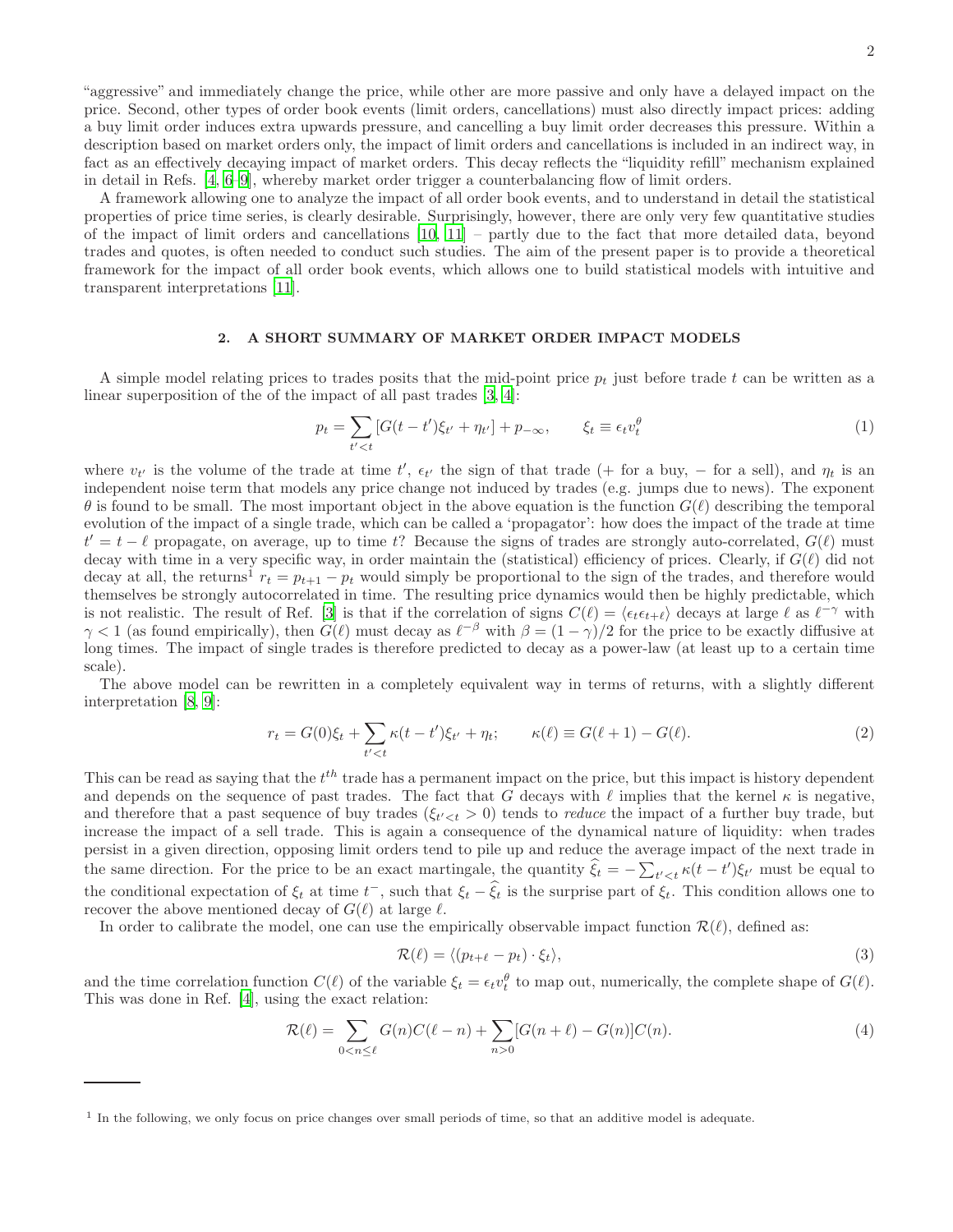$$
\mathcal{S}(\ell) = \langle r_{t+\ell} \cdot \xi_t \rangle,\tag{5}
$$

that in turn leads to

<span id="page-2-1"></span>
$$
S(\ell) = G(0)C(\ell) + \sum_{n > -\ell} \kappa(\ell+n)C(n). \tag{6}
$$

As noted in Ref. [\[12](#page-11-9)], this second implementation is in fact much less sensitive to finite size effects and therefore more adapted to data analysis.<sup>2</sup>

The above model, regardless of the type of fitting, is approximate and incomplete in two interrelated ways. First, Eqs. [\(1\)](#page-1-2) and [\(2\)](#page-1-1) neglect the fluctuations of the impact: one expects in general that G and  $\kappa$  should depend both on t and t' and not only on  $\ell = t - t'$ . Impact can indeed be quite different depending on the state of the order book and the market conditions at  $t'$ . As a consequence, if one blindly uses Eqs. [\(1\)](#page-1-2) and [\(2\)](#page-1-1) to compute the second moment of the price difference,  $D(\ell) = \langle (p_{t+\ell} - p_t)^2 \rangle$ , with a non-fluctuating  $G(\ell)$  calibrated to reproduce the impact function  $\mathcal{R}(\ell)$ , the result clearly underestimates the empirical price variance: see Fig. [1.](#page-2-0)



<span id="page-2-0"></span>Figure 1:  $D(\ell)/\ell$  and its approximation with the transient impact model (TIM) with only trades as events, with  $\eta_t = 0$  and for small tick stocks. Results are shown when assuming that all trades have the same, non fluctuating impact  $G(\ell)$ , calibrated to reproduce  $\mathcal{R}(\ell)$ . This simple model accounts for ~ 2/3 of the long term volatility. Other events and/or the fluctuations of  $G(\ell)$  must therefore contribute to the market volatility as well.

Adding a diffusive noise  $\eta_t \neq 0$  would only shift  $D(\ell)/\ell$  upwards, but this is insufficient to reproduce the empirical data. Second, as noted in the introduction, other events of the order book can also change the mid-price, such as limit orders placed inside the bid-ask spread, or cancellations of all the volume at the bid or the ask. These events do indeed contribute to the price volatility and should be explicitly included in the description. A simplified description of price changes in terms of market orders only attempts to describe other events of the order book in an effective way, through the non-trivial time dependence of  $G(\ell)$ .

In the following, we will generalize the above model to account for the impact of other types of events, beyond market orders. In this case, however, it will become apparent that the two versions of the above model are no longer equivalent, and lead to different quantitative results. Our main objective will be to come up with a simple, intuitive model that (i) can be easily calibrated on data, (ii) reproduces as closely as possible the second moment of the price difference  $D(\ell)$ , (iii) can be generalized to richer and richer data sets, where more and more events are observable and (iv) can in principle be systematically improved.

<sup>&</sup>lt;sup>2</sup> The key difference is that a numerical solution necessarily truncates  $G(\ell)$  in Eq. [\(4\)](#page-1-3) and  $\kappa(\ell)$  in Eq. [\(6\)](#page-2-1) at some arbitrary  $\ell_{\text{max}}$ . This truncation in the former case corresponds to the boundary condition of  $\kappa(\ell > \ell_{\max}) \equiv 0$ , hence a fully temporary impact at long times, while in the latter case to  $\kappa(\ell > \ell_{\max}) \equiv G(\ell_{\max})$ , hence a partially permanent impact. The latter solution is more smooth and consequently it is better behaved numerically.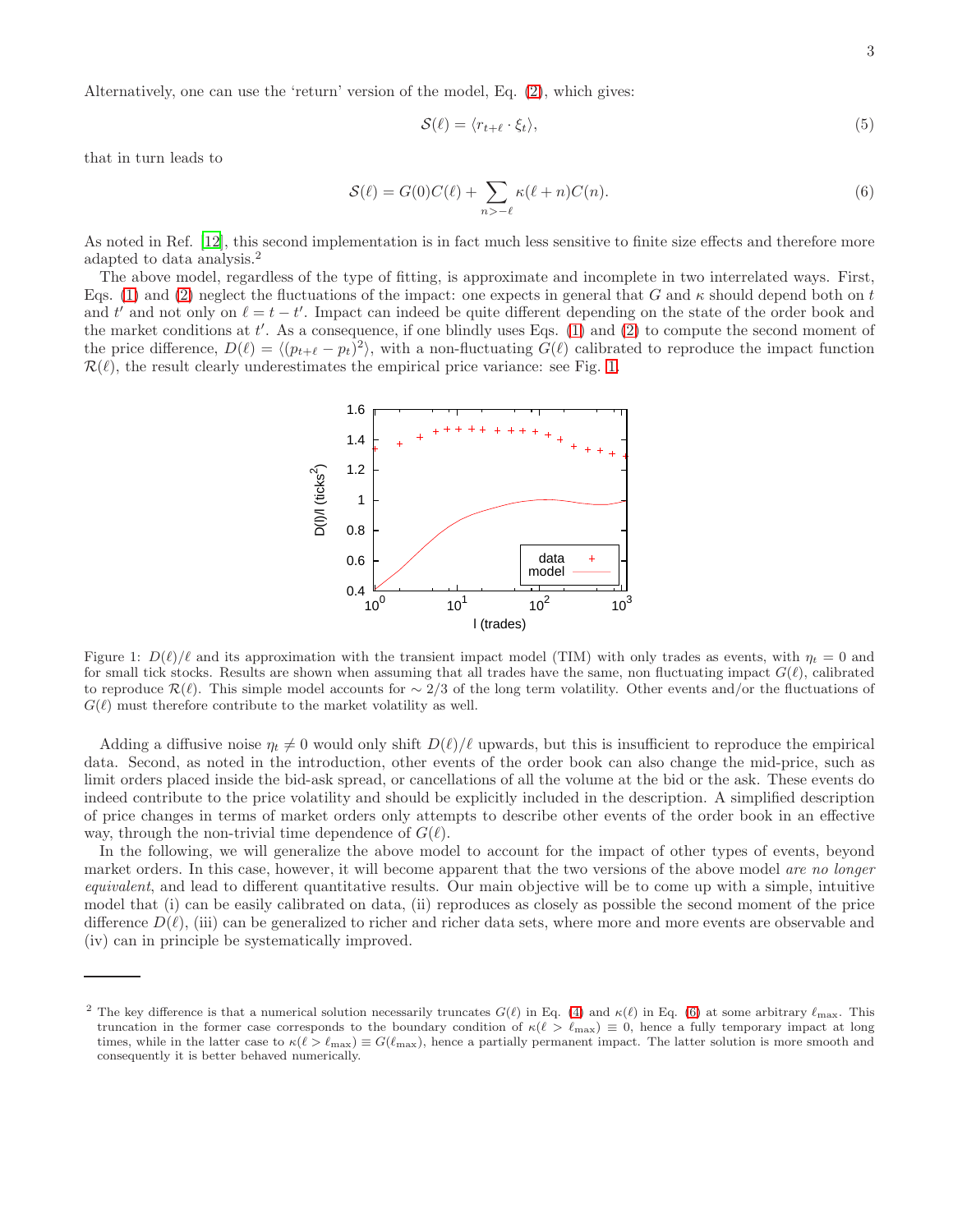| $\pi$ | event definition                                                                                              | event sign definition ( $\Delta_{\pi,\epsilon}$ )   |                                                                                                                                     |
|-------|---------------------------------------------------------------------------------------------------------------|-----------------------------------------------------|-------------------------------------------------------------------------------------------------------------------------------------|
|       | $\pi = MO^0$ market order, volume $\lt$ outstand- $\epsilon = \pm 1$ for buy/sell 0<br>ing volume at the best | market orders                                       |                                                                                                                                     |
|       | ing volume at the best                                                                                        | market orders $\qquad$ or bid $(\epsilon = -1)$     | $\pi = MO'$ market order, volume $\geq$ outstand- $\epsilon = \pm 1$ for buy/sell half of first gap behind the ask $(\epsilon = 1)$ |
|       | $\pi = CA^0$ partial cancellation of the bid/ask $\epsilon = \pm 1$ for buy/sell  0<br>queue                  | side cancellation                                   |                                                                                                                                     |
|       | $\pi = LO^0$ limit order at the current best $\epsilon = \pm 1$ for buy/sell   0<br>bid/ask                   | limit orders                                        |                                                                                                                                     |
|       | bid/ask                                                                                                       | side cancellation $\qquad$ or bid $(\epsilon = -1)$ | $\pi = CA'$ complete cancellation of the best $\epsilon = \pm 1$ for buy/sell half of first gap behind the ask $(\epsilon = 1)$     |
|       | $\pi = LO'$ limit order inside the spread                                                                     | limit order                                         | $\epsilon = \pm 1$ for buy/sell half distance of limit order from the<br>earlier best quote on the same side                        |

<span id="page-3-2"></span>Table I: Summary of the 6 possible event types, the corresponding definitions of the event signs and gaps.

### <span id="page-3-0"></span>3. MANY-EVENT IMPACT MODELS

# <span id="page-3-1"></span>3.1. Notations and definitions

The dynamics of the order book is rich and complex, and involves the intertwined arrival of many types of events. These events can be categorized in different, more or less natural types. In the empirical analysis presented below, we have considered the following six types of events:

- market orders that do not change the best price (noted  $MO<sup>0</sup>$ ) or that do change the price (noted  $MO'$ ),
- limit orders at the current bid or ask  $(LO^0)$  or inside the bid-ask spread so that they change the price  $(LO')$ ,
- and cancellations at the bid or ask that do not remove all the volume quoted there  $(CA^0)$  or that do  $(CA')$ .

Of course, events deeper in the order book could also be added, as well as any extra division of the above types into subtypes, if more information is available. For example, if the identity code of each order is available, one can classify each event according to its origin, as was done in Ref. [\[13\]](#page-11-10). The generic notation for an event type occurring at event time t will be  $\pi_t$ . The upper index ' ("prime") will denote that the event changed any of the best prices, and the upper index 0 that it did not. Abbreviations without the upper index (MO, CA, LO) refer to both the price changing and the non-price changing event type. Every event is given a sign  $\epsilon_t$  according to its expected long-term effect on the price – the precise definitions are summarized in Table [I.](#page-3-2) Note that the table also defines the gaps  $\Delta_{\pi,\epsilon}$ , which will be used later. We will rely on indicator variables denoted as  $I(\pi_t = \pi)$ . This expression is equal to 1 if the event at t is of type  $\pi$  and zero otherwise. We also use the notation  $\langle \cdot \rangle$  to denote the time average of the quantity between the brackets.

Let us now define the response of the price to different types of orders. The average behavior of price after events of a particular type  $\pi$  defines the corresponding *response function* (or average impact function):

<span id="page-3-3"></span>
$$
\mathcal{R}_{\pi}(\ell) = \langle (p_{t+\ell} - p_t) \cdot \epsilon_t | \pi_t = \pi \rangle. \tag{7}
$$

This is a correlation function between  $\epsilon_t I(\pi_t = \pi)$  at time t and the price change from t to  $t + \ell$ , normalized by the stationary probability of the event  $\pi$ , denoted as  $P(\pi) = \langle I(\pi_t = \pi) \rangle$ . This normalized response function gives the expected directional price change after an event  $\pi$ . Its behavior for all  $\pi$ 's is shown in Fig. [2\(](#page-4-2)left). Tautologically,  $\mathcal{R}_{\pi}(\ell=1) > 0$  for price changing events and  $\mathcal{R}_{\pi}(\ell=1) = 0$  for the others. Empirically, all types of events lead, on average, to a price change in the expected direction, i.e.  $\mathcal{R}_{\pi}(\ell) > 0$ .

We will also need the "return" response function, upgrading the quantity  $\mathcal{S}(\ell)$  defined above to a matrix:

$$
S_{\pi_1, \pi_2}(\ell) = \langle I(\pi_{t+\ell} = \pi_2) \cdot r_{t+\ell} \cdot \epsilon_t | \pi_t = \pi_1 \rangle. \tag{8}
$$

Clearly, as an exact identity:

$$
\mathcal{R}_{\pi}(\ell) = \sum_{n=0}^{\ell-1} \sum_{\pi'} \mathcal{S}_{\pi,\pi'}(n). \tag{9}
$$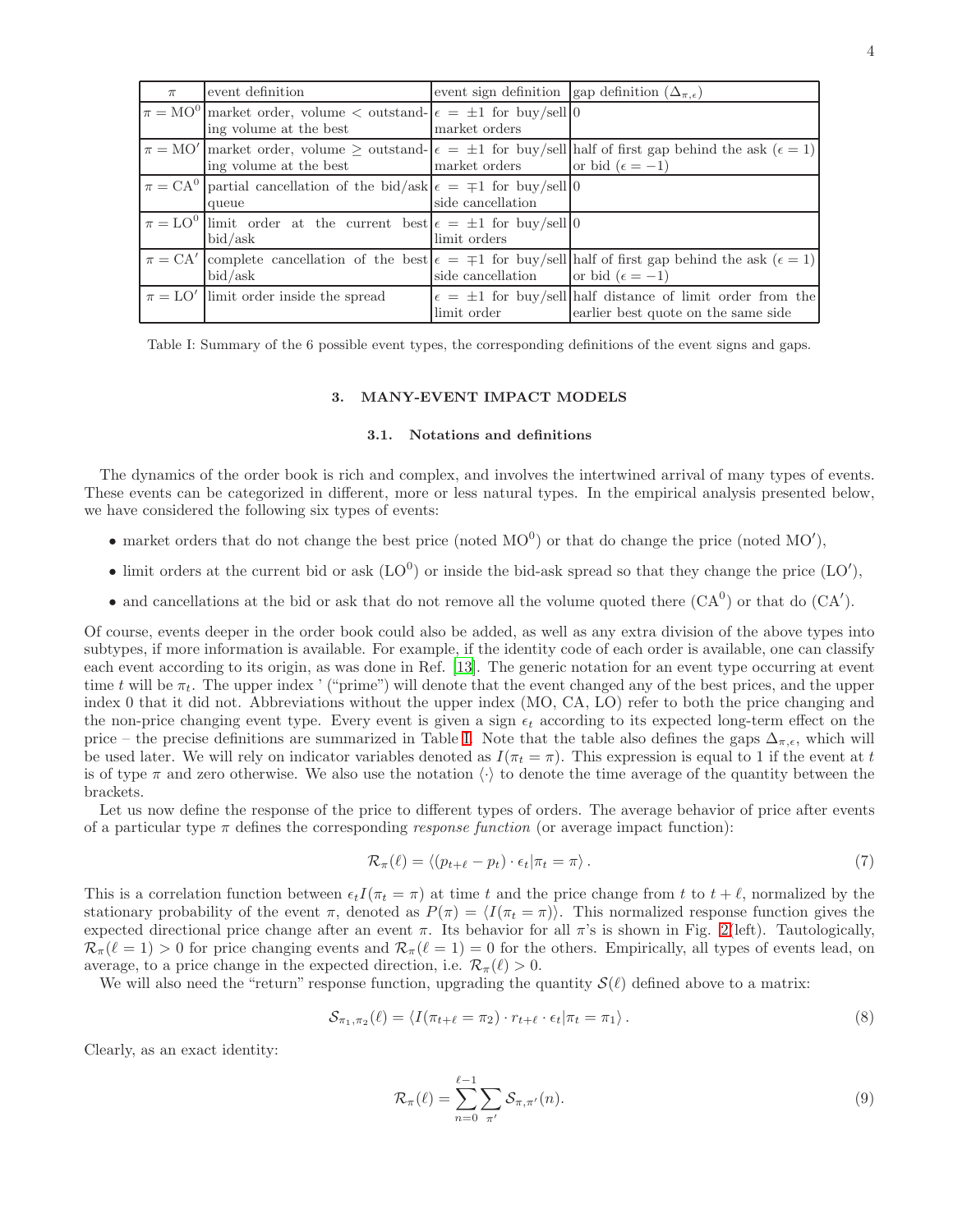

<span id="page-4-2"></span>Figure 2: (left): The response function  $\mathcal{R}_{\pi}(\ell)$  and (right): the bare impact function  $G_{\pi}(\ell)$  for the TIM, for the data described in Sec. [4.1.](#page-6-1) The curves are labeled according to  $\pi$  in the legend. Note that  $G_{\pi}(\ell)$  is to a first approximation independent of  $\ell$ for all  $\pi$ 's. However, the small variations are real and important to reproduce the correct price diffusion curve  $D(\ell)$ .

Similarly, the signed-event correlation function is defined as:

$$
C_{\pi_1, \pi_2}(\ell) = \frac{\langle I(\pi_t = \pi_1)\epsilon_t I(\pi_{t+\ell} = \pi_2)\epsilon_{t+\ell}\rangle}{P(\pi_1)P(\pi_2)}.
$$
\n(10)

Our convention is that the first index corresponds to the first event in chronological order. Note that in general, there are no reasons to expect time reversal symmetry, which would impose  $C_{\pi_1,\pi_2}(\ell) = C_{\pi_2,\pi_1}(\ell)$ . If one has N event types, altogether there are  $N^2$  of these event-event correlation and return response functions.

# <span id="page-4-0"></span>3.2. The transient impact model (TIM)

Let us write down the natural generalization of the above transient impact model (TIM), embodied by Eq. [\(1\)](#page-1-2), to the many-event case. We now envisage that each event type  $\pi$  has a "bare" time dependent impact given by  $G_{\pi}(\ell)$ , such that the price reads:

<span id="page-4-4"></span>
$$
p_t = \sum_{t' < t} \left[ G_{\pi'_t} (t - t') \epsilon_{t'} + \eta_{t'} \right] + p_{-\infty},\tag{11}
$$

where one selects for each t', the propagator  $G_{\pi'_t}$  corresponding to the particular event type at that time. After straightforward calculations, the response function [\(7\)](#page-3-3) can be expressed as

<span id="page-4-3"></span>
$$
\mathcal{R}_{\pi_1}(\ell+1) - \mathcal{R}_{\pi_1}(\ell) = \sum_{\pi_2} P(\pi_2) \left[ G_{\pi_2}(0) C_{\pi_1, \pi_2}(\ell) + \sum_{n > -\ell} \left[ G_{\pi_2}(\ell+n+1) - G_{\pi_2}(\ell+n) \right] C_{\pi_1, \pi_2}(n) \right]. \tag{12}
$$

This is a direct extension of Eq. [\(4\)](#page-1-3). One can invert the system of equations [\(12\)](#page-4-3), to evaluate the unobservable  $G_{\pi}$ 's in terms of the observable  $R_{\pi}$ 's and  $C_{\pi_1,\pi_2}$ 's – see Fig. [2\(](#page-4-2)right). Note that we formulate the problem here in terms of the "derivatives" of the  $G_{\pi}$ 's since, as mentioned above, it is numerically much more stable to introduce new variables for the increments of  $R$  and  $G$  and solve [\(12\)](#page-4-3) in terms of those.

Once this is known, one can explicitly compute the lag dependent diffusion constant  $D(\ell) = \langle (p_{t+\ell} - p_t)^2 \rangle$  in terms of the G's and the C's, generalizing the corresponding result obtained in Ref. [\[3](#page-11-7)]: see Appendix [A.](#page-10-1)

## <span id="page-4-1"></span>3.3. The history-dependent impact model (HDIM)

Now, if one wants to generalize the history dependent impact model (HDIM), Eq. [\(2\)](#page-1-1), to the many-event case, one immediately realizes that the impact at time  $t$  depends on the type of event one is considering. For one thing, the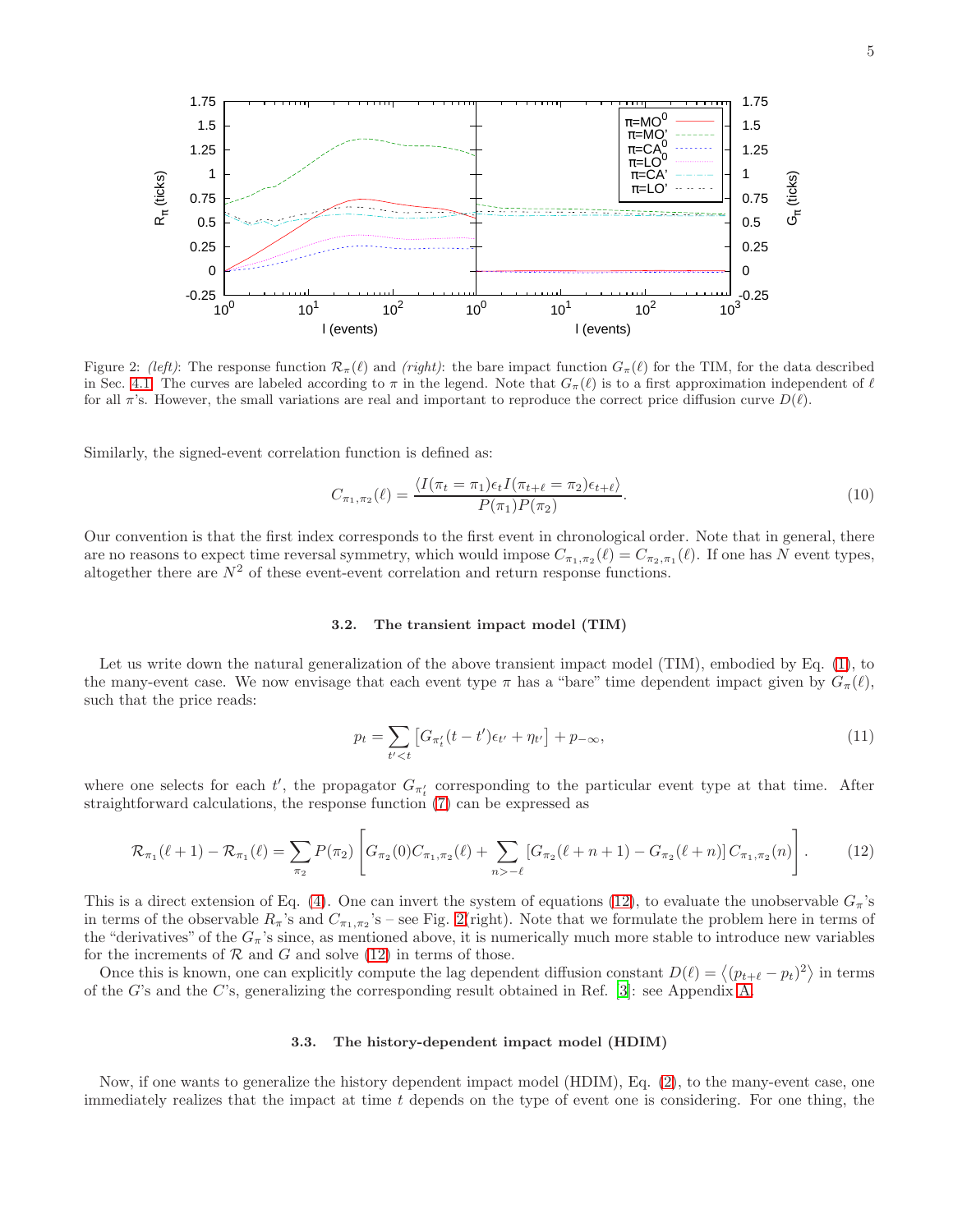instantaneous impact of price non-changing events is trivially zero. For price changing events,  $\pi' = MO', LO', CA',$ the instantaneous impact is given by:

<span id="page-5-1"></span>
$$
r_t = \epsilon_t \Delta_t. \tag{13}
$$

Here  $\Delta$  depends on the type of price changing event  $\pi'$  that happens then, and possibly also on the sign of that event. For example, if  $\pi_t = MO'$  and  $\epsilon_t = -1$  this means that at a sell market order executed the total volume at the bid. The midquote price change is  $-\Delta_t$ , which usually means that the second best level was at  $b_t - 2\Delta_t$ , where  $b_t$  is the bid price before the event. The factor 2 is necessary, because the ask did not change, and the impact is defined by the change of the midquote. Hence ∆'s for MO′ s (and similarly CA′ 's) correspond to half of the gap between the first and the second best quote just before the level was removed (see also Ref. [\[14\]](#page-11-11)). Another example when  $\pi = LO'$ and  $\epsilon_t = -1$ . This means that at t a sell limit order was placed inside the spread. The midquote price change is  $-\Delta$ , which means that the limit order was placed at  $a_t - 2\Delta_t$ , where  $a_t$  is the ask price. Thus  $\Delta$  for LO''s correspond to half of the gap between the first and the second best quote *right after* the limit order was placed. In the following we will call the  $\Delta$ 's gaps. For large tick stocks, these non-zero  $\Delta$ 's are most of the time equal to half a tick, and only very weakly fluctuating. For small tick stocks, substantial fluctuations of the spread, and of the gaps behind the best quotes, can take place. The generalization of Eq. [\(2\)](#page-1-1) precisely attempts to capture these gap fluctuations, which are affected by the flow of past events. If we assume that the whole dynamical process is statistically invariant under exchanging buy orders with sell orders ( $\epsilon \Rightarrow -\epsilon$ ) and bids with asks, the dependence on the current non zero gaps on the past order flow can only include an even number of  $\epsilon$ 's. Therefore the lowest order model for non-zero gaps (including a constant term and a term quadratic in  $\epsilon$ 's) is:

<span id="page-5-0"></span>
$$
\Delta_t|_{\pi_t = \pi'; \epsilon_t = \epsilon} = \Delta_{\pi'}^R + \sum_{t_1 < t} \kappa_{\pi_1, \pi'}(t - t_1) \left[ \epsilon_{t_1} \epsilon - C_{\pi_1, \pi'}(t - t_1) \right] + \eta'_t,\tag{14}
$$

where  $\kappa_{\pi_1,\pi'}$  are kernels that model the dependence of the gaps on the past order flow (note that  $\kappa_{\pi_1,\pi'}$  is a  $6\times 3$ matrix) and  $\Delta_{\pi'}^R$  are the average realized gaps, defined as  $\langle \Delta_t | \pi_t = \pi' \rangle$ , since the average of the second term in the right hand side is identically zero. Note that the last term, equal to  $\sum_{n>0}\sum_{\pi}P(\pi)\kappa_{\pi,\pi'}(n)C_{\pi,\pi'}(n)$ , was not explicitly included in our previous analysis, Ref. [\[11\]](#page-11-6). However, typical values are less than 1% of the average realized gap, and therefore negligible in practice. We set it to zero in the following.

Eq.  $(14)$ , combined with the definition of the return at time t, Eq.  $(13)$ , leads to our generalization of the HDIM, Eq.  $(2)$ :

<span id="page-5-3"></span>
$$
r_t = \Delta_{\pi_t}^{\mathcal{R}} \epsilon_t + \sum_{t_1 < t} \kappa_{\pi_{t_1}, \pi_t} (t - t_1) \epsilon_{t_1} + \eta_t. \tag{15}
$$

It is interesting to compare the above equation with its analogue for the transient impact model, which reads (after Eq.  $(11)$ :

$$
r_t = G_{\pi_t}(1)\epsilon_t + \sum_{t_1 < t} \left[ G_{\pi_{t_1}}(t - t_1 + 1) - G_{\pi_{t_1}}(t - t_1) \right] \epsilon_{t_1} + \eta_t. \tag{16}
$$

The two models can only be equivalent if:

<span id="page-5-2"></span>
$$
\kappa_{\pi_{t_1}, \pi}(\ell) \equiv G_{\pi_{t_1}}(\ell+1) - G_{\pi_{t_1}}(\ell), \qquad \forall \pi,
$$
\n(17)

which means that the "influence matrix"  $\kappa_{\pi_1,\pi}$  has a much constrained structure, which has no reason to be optimal. It is also a priori inconsistent since the TIM leads to a non zero price move even if  $\pi$  is a non price-changing event, since Eq. [\(17\)](#page-5-2) is valid for all event types  $\pi$ . This is a major conceptual drawback of the TIM framework (although, as we will see below, the model fares quite well at reproducing the price diffusion curve).

The matrix  $\kappa_{\pi_1,\pi_2}$  can in principle be determined from the empirical knowledge of the response matrices  $S_{\pi_1,\pi_2}$ , since:

$$
\frac{1}{P(\pi_2)}\mathcal{S}_{\pi_1,\pi_2}(\ell) = \frac{1}{P(\pi_2)}\langle I(\pi_{t+\ell} = \pi_2) \cdot r_{t+\ell} \cdot \epsilon_t | \pi_t = \pi_1 \rangle = \Delta_{\pi_2}^R C_{\pi_1,\pi_2}(\ell) \n+ \sum_{t' < t+\ell} \sum_{\pi} \kappa_{\pi,\pi_2}(t+\ell-t') \langle I(\pi_{t'} = \pi) \epsilon_{t'} I(\pi_t = \pi_1) \epsilon_t | \pi_{t+\ell} = \pi_2 \rangle.
$$
\n(18)

Note however that the last term includes a three-body correlation function which is not very convenient to estimate. At this stage and below, we need to make some approximation to estimate higher order correlations. We assume that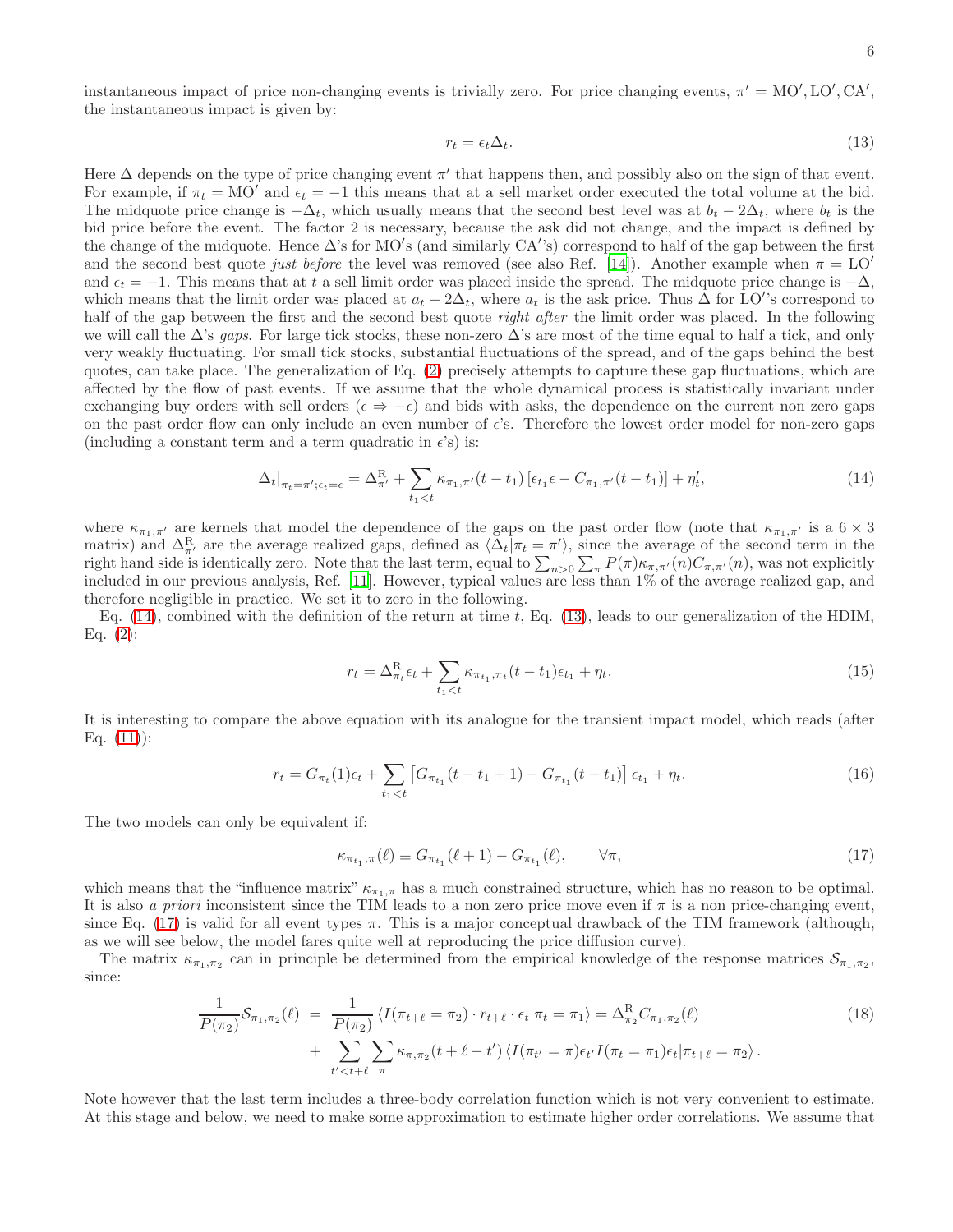all three- and four-body correlation functions can be factorized in terms of two-body correlation functions, as if the variables were Gaussian. This allows to extract  $\kappa_{\pi_1,\pi_2}$  from a numerically convenient expression, used in [\[11\]](#page-11-6):

<span id="page-6-5"></span>
$$
\frac{1}{P(\pi_2)} S_{\pi_1, \pi_2}(\ell) = \Delta_{\pi_2}^R C_{\pi_1, \pi_2}(\ell) + \sum_{n > -\ell} \sum_{\pi} \kappa_{\pi, \pi_2}(n + \ell) C_{\pi_1, \pi}(n). \tag{19}
$$

Knowing the  $\kappa_{\pi_1,\pi_2}$ 's and using the same factorization approximation, one can finally estimate the price diffusion constant, given in Appendix [A.](#page-10-1) Although the factorization approximation used to obtain the diffusion constant looks somewhat arbitrary, we find that it is extremely precise when applied to the diffusion curve.

For large tick stocks, the gaps hardly vary with time and are all equal to 1 tick. In other words  $\kappa_{\pi_1,\pi} \approx 0$  and the model simplifies enormously, since now  $G_{\pi}(\ell) \equiv \Delta_{\pi}^{\rm R}$ . In this limit, one therefore finds:

<span id="page-6-3"></span>
$$
R_{\pi}(\ell) = \langle (p_{t+\ell} - p_t) \cdot \epsilon_t | \pi_t = \pi \rangle \approx \Delta_{\pi}^{\mathcal{R}} + \sum_{0 < t' < \ell} \sum_{\pi_1} \Delta_{\pi_1}^{\mathcal{R}} P(\pi_1) C_{\pi, \pi_1}(t'), \tag{20}
$$

which means that the total price response to some event can be understood as its own impact (lag zero), plus the sum of the biases in the course of future events, conditional to this initial event. These biases are multiplied by the average price change  $\Delta^R$  that these induced future events cause. Within the same model, the volatility reads:

<span id="page-6-4"></span>
$$
D(\ell) = \langle (p_{t+\ell} - p_t)^2 \rangle \approx \sum_{0 \le t', t'' < \ell} \sum_{\pi_1} \sum_{\pi_2} P(\pi_1) P(\pi_2) C_{\pi_1, \pi_2} (t' - t'') \Delta_{\pi_1}^R \Delta_{\pi_2}^R.
$$
 (21)

For small ticks, on the other hand, gaps do fluctuate and react to the past order flow; the influence matrix  $\kappa_{\pi_1,\pi'}$ describes how the past order flow affects the current gaps. If  $\kappa_{\pi_1,\pi'}(\ell)$  is positive, it means that an event of type  $\pi_1$ (price changing or not) tends to *increase* the gaps (i.e. reduce the liquidity) for a later price changing event  $\pi'$  in the same direction, and decrease the gap if the sign of the event  $\pi'$  is opposite to that of  $\pi_1$ .

#### <span id="page-6-0"></span>4. MODEL CALIBRATION AND EMPIRICAL TESTS

### <span id="page-6-1"></span>4.1. Data

We have tested the above ideas on a set of data made of 14 randomly selected liquid stocks traded on the NASDAQ during the period  $03/03/2008 - 19/05/2008$ , a total of 53 trading days (see Ref. [\[11\]](#page-11-6) for a detailed presentation of these stocks and summary statistics). In order to reduce the effects of the intraday spread and liquidity variations we exclude the first 30 and the last 40 minutes of the trading days. The particular choice of market is not very important, many of our results were also verified on other markets, such as CME Futures, US Treasury Bonds and stocks traded at the London Stock Exchange.

Our sample of stocks can be divided into two groups: large tick and small tick stocks. Large tick stocks are such that the bid-ask spread is almost always equal to one tick, whereas small tick stocks have spreads that are typically a few ticks. The behavior of the two groups is quite different, for example, the events which change the best price have a relatively low probability for large tick stocks (about  $3\%$  altogether), but not for small tick stocks (up to  $40\%$ ). Note that there is a number of stocks with intermediate tick sizes, which to some extent possess the characteristics of both groups. Technically, they can be treated in exactly the same way as small tick stocks, and all our results remain valid. However, for the clarity of presentation, we will not consider them explicitly.

As explained above, we restrict ourselves to events that modify the bid or ask price, or the volume quoted at these prices. Events deeper in the order book are unobserved and will not be described: although they do not have an immediate effect on the best quotes, our description is still incomplete. Furthermore, we note that the stocks we are dealing with are traded on multiple platforms. This may account for some of the residual discrepancies reported below.

Since we consider 6 types of events, there are 6 response functions  $\mathcal{R}_{\pi}$  and propagators  $G_{\pi}$ , 36 correlation functions  $C_{\pi_1,\pi_2}$ . However, since the return response functions  $S_{\pi_1,\pi_2}$  and the influence kernels  $\kappa_{\pi_2,\pi_1}$  are non zero only when the second event  $\pi_2$  is a price changing event, there are only  $3 \times 6 = 18$  of them.

### <span id="page-6-2"></span>4.2. The case of large ticks

As explained in the previous section, the case of large ticks is quite simple since the gap fluctuation term of HDIM can be neglected altogether. As shown in Ref. [\[11\]](#page-11-6), the predictions given by Eqs. [\(20\)](#page-6-3) and [\(21\)](#page-6-4) are in very good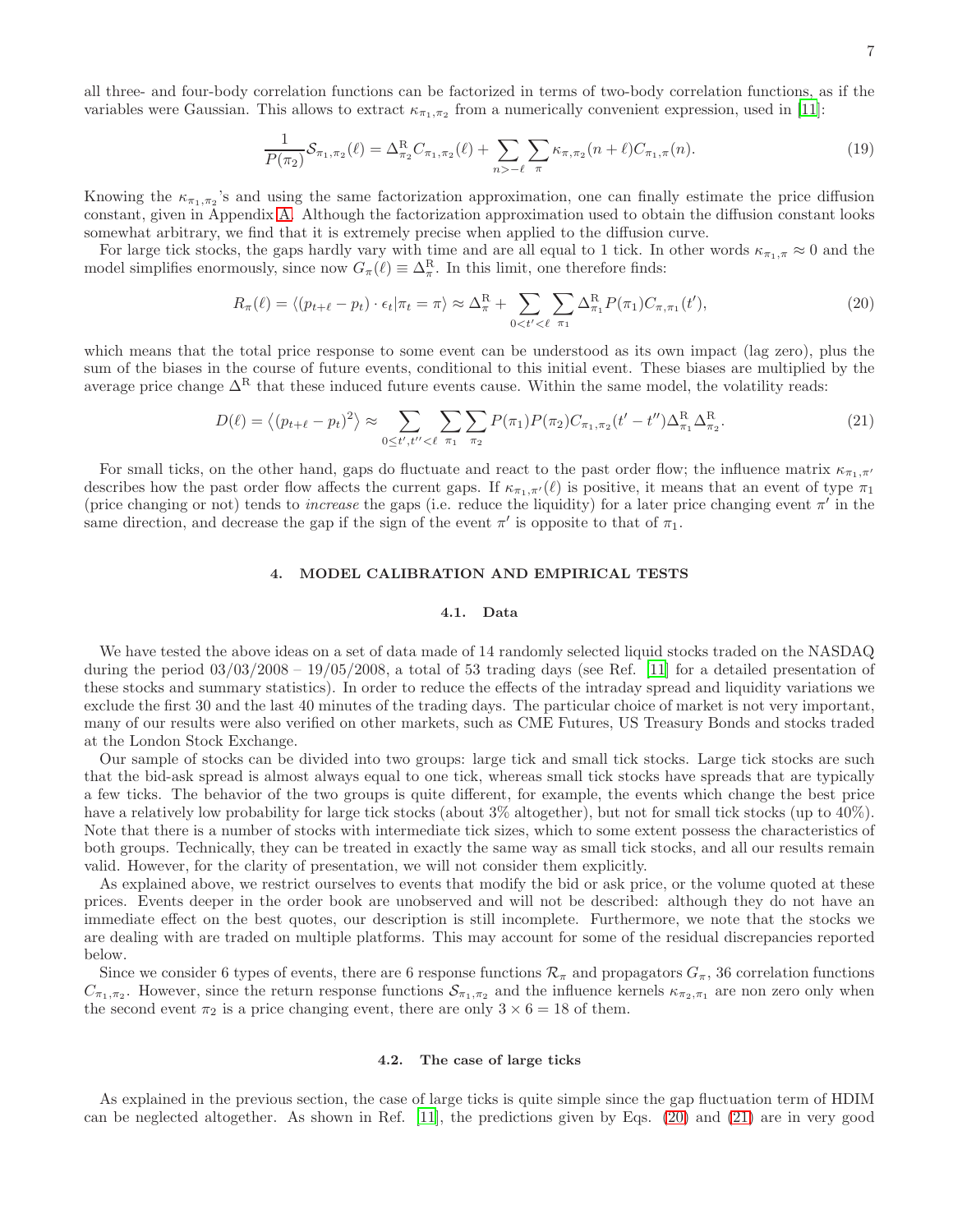



0.16

0.18

0.2

<span id="page-7-3"></span>to  $G_{\pi}(\ell) \equiv G_{\pi}(1)$ . TIM corresponds to the temporary impact model calibrated on returns. The curve for HDIM uses the approximate calibration of  $\kappa$ 's, HDIM-3 is taking 3 times the  $\kappa$ 's as from the calibration. We also indicate HDIM-3 with adding the constant  $D<sub>hf</sub> = 0.04$ . Note that the vertical scale is different from Fig. 1, since in the time clock is different in the two cases (all events vs. trades in Fig. 1). (right) Comparison of the three non zero  $\kappa_{\text{MO}',\pi'}(\ell)$  with their average over  $\pi'$ . Note that  $\kappa_{\text{MO}',\text{MO}'}$  < 0: after an MO' event, gaps on the same side are on average smaller.

agreement with the empirical determination of the  $\mathcal{R}_{\pi}(\ell)$  and the price diffusion  $D(\ell)$ . Small remaining discrepancies can indeed be accounted for by adding the gap fluctuation contribution, of the order of a few percents.

The temporary impact model, on the other hand, is not well adapted to describe large tick stocks, for the following reason: when Eq. [\(12\)](#page-4-3) is used to extract  $G_{\pi}(\ell)$  from the data, small numerical errors may lead to some spurious time dependence. But as far as  $D(\ell)$  is concerned, any small variation of  $G_\pi$  is amplified through the second term of Eq. [\(A1\)](#page-10-2) which is an infinite sum of positive terms. As noted in Ref. [\[11](#page-11-6)], this leads to large discrepancies between the predicted  $D(\ell)$  and its empirical determination. At any rate, one should clearly favor the calibration of  $G_{\pi}(\ell)$  using Eq. [\(12\)](#page-4-3) rather than the analogue of Eq. [\(4\)](#page-1-3).

#### <span id="page-7-0"></span>4.3. The case of small ticks

The case of small ticks is much more interesting, since in this case the role of gap fluctuations is crucial, and is a priori a stringent test for the two models on stage.

# <span id="page-7-1"></span>4.3.1. TIM

Within the temporary impact model, the response functions  $\mathcal{R}_{\pi}(\ell)$  are tautologically accounted for, since they are used to calibrate the propagators  $G_{\pi}(\ell)$  using Eq. [\(12\)](#page-4-3). Once the  $G_{\pi}(\ell)$ 's are known (see Fig. [2,](#page-4-2) where  $\mathcal{R}_{\pi}(\ell)$  and  $G_{\pi}(\ell)$  are shown for small tick stocks), one can compute the time dependent diffusion coefficient  $D(\ell)/\ell$ , and compare with empirical data. This is shown in Fig. [3\(](#page-7-3)left). Note that we calibrate the  $G_{\pi}(\ell)$  for each stock separately, compute  $D(\ell)/\ell$  in each case, and then average the results over all stocks. The agreement is surprisingly good for long times, while for shorter times the model underestimates price fluctuations, which is expected since the model does not allow for high frequency fluctuations. We also show the prediction based on the constant gap approximation,  $\kappa_{\pi_1,\pi_2} \equiv 0$ . Although Fig. [2](#page-4-2) suggests that this is an acceptable assumption, we see that  $D(\ell)$  is overestimated. As will be argued below, gaps do adapt to past order flow, and the net effect of the gap dynamics is to reduce the price volatility. We finally note that calibrating the  $G_\pi(\ell)$  on the response functions directly (and not on their derivatives), as was done in [\[11](#page-11-6)], leads to much poorer results for the diffusion coefficient  $D(\ell)/\ell$ .

# <span id="page-7-2"></span>4.3.2. HDIM

We now turn to the history-dependent impact model. As explained above, we determine the influence kernels  $\kappa_{\pi_1,\pi_2}(\ell)$  using Eq. [\(19\)](#page-6-5). We plot in Fig. [4](#page-8-0) the resulting "integrated impact" on the future gaps of all 6  $\pi_1$  events,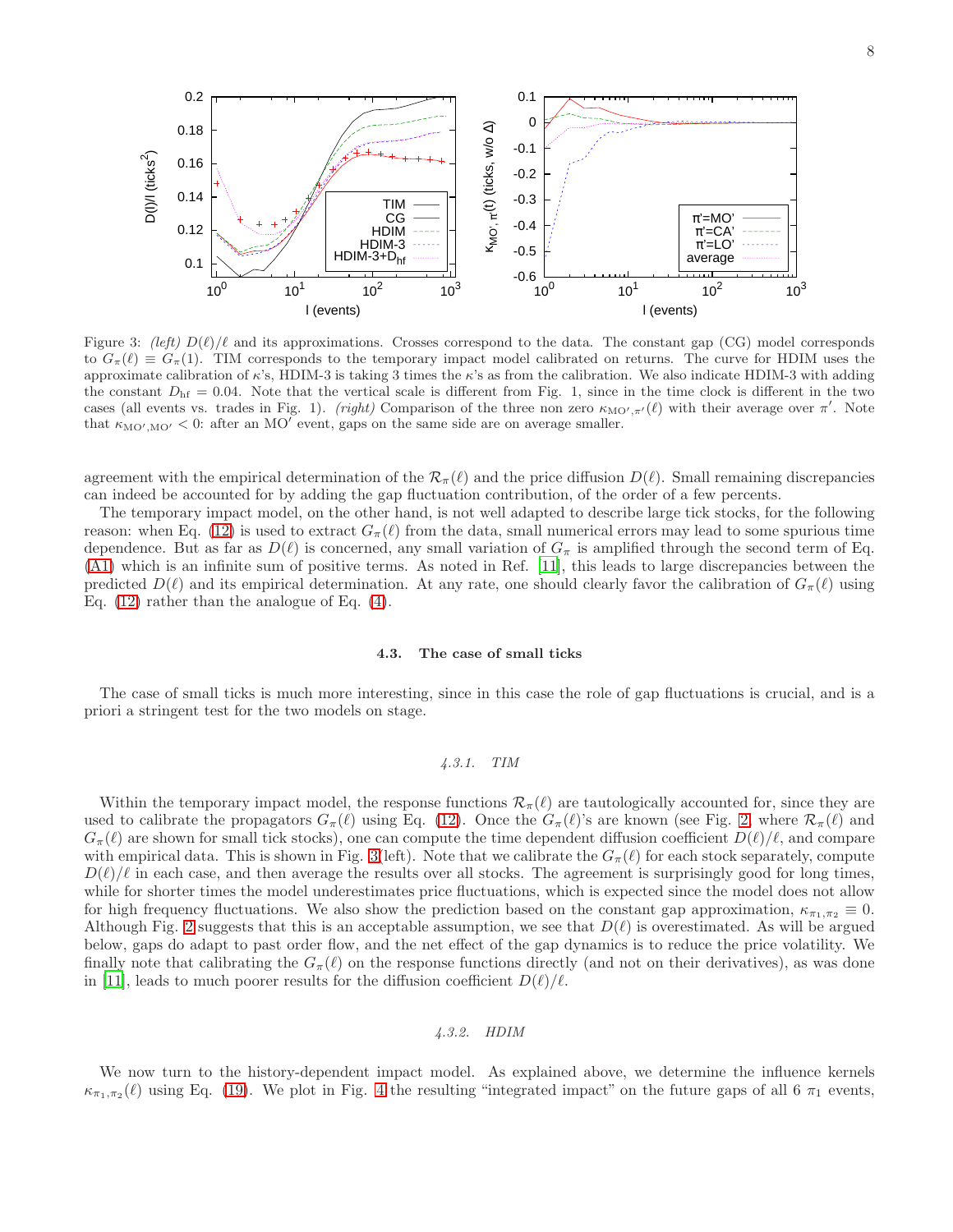which we define  $as^3$ :

$$
\delta G_{\pi}^{*}(\ell) = \sum_{n=1}^{\ell-1} \sum_{\pi'} P(\pi') \kappa_{\pi,\pi'}(n),
$$
\n(22)

As explained in Ref. [\[11](#page-11-6)],  $\delta G^*_{\pi}(\ell)$  captures the contribution of the gap "compressibility" to the impact of an event of type  $\pi$  up to a time lag  $\ell$ , leaving the sequence of events unchanged. If  $\kappa_{\pi,\pi'}(n)$  were independent of  $\pi'$ , as postulated in the TIM, one would have  $\delta G^*_{\pi}(\ell) = G_{\pi}(\ell) - G_{\pi}(1)$  as an identity. The agreement turns out to be excellent (see Fig. [4\)](#page-8-0), which was not guaranteed a priori since the HDIM is calibrated on a much larger set of correlation functions.

However, this does not mean that  $\kappa_{\pi,\pi'}(n)$  are necessarily independent of  $\pi'$ . To illustrate the point that Eq. [\(17\)](#page-5-2) is too restrictive, Fig. [3\(](#page-7-3)right) compares the three  $\kappa_{\text{MO}',\pi'}$ s, which are clearly different from one another. Note that the average over  $\pi'$  is negative, meaning that MO' events tend to "harden" the book (i.e. after an MO' event, gaps on the same side are on average smaller). This is true for all price changing events, while (perhaps surprisingly) small market orders MO<sup>0</sup> "soften" the book:  $\delta G_{\text{MO}^0}^*$  is positive and gaps tend to grow. Queue fluctuations  $(CA^0)$  and  $LO^0$ ) seem less important, but for small ticks these types of events also harden the book. Note finally that for large ticks  $\delta G^*$ 's are found to be about two orders of magnitude smaller, which confirms that gap fluctuations can be neglected in that case.



<span id="page-8-0"></span>Figure 4: The integrated impact on the future gaps  $\delta G^*_{\pi}(\ell)$  in the HDIM estimated via Eq. [\(17\)](#page-5-2). The results are indistinguishable from  $G_{\pi}(\ell) - G_{\pi}(1)$  calculated for the TIM. The curves are labeled according to  $\pi$  in the legend.

Now, Eq. [\(19\)](#page-6-5) relies on the factorization of a three-point correlation function and is not exact, so there is no guarantee that the response functions  $\mathcal{R}_{\pi}(\ell)$  are exactly reproduced using this calibration method. In order to check this approximation, we have simulated an artificial market dynamics where the price evolves according to Eq. [\(15\)](#page-5-3), with the true (historical) sequence of signs and events and  $\eta_t = 0$ . The kernels  $\kappa_{\pi_1, \pi_2}$  are calibrated using Eq. [\(19\)](#page-6-5). This leads to the predictions shown as dashed lines in Fig. [5.](#page-9-1) The agreement can be much improved by simply multiplying all κ's by a factor 3, see Fig. [5.](#page-9-1) Of course, some discrepancies remain and one should use the historical simulation systematically to determine the optimal  $\kappa$ 's. This is, however, numerically much heavier and an improved analytical approximation of the three-point correlation function, that would allow a more accurate workable calibration, would be welcome.

Finally, we computed  $D(\ell)$  for the HDIM using [\(A2\)](#page-11-12) in the Appendix. Here again, we have tested the quality of the factorization approximation using the same historical simulation. In this case, the  $D(\ell)$  curve is indistinguishable from its approximation, so any discrepancy between the data and formula [\(A2\)](#page-11-12) cannot be blamed on its approximate nature, but rather on an inadequate calibration of the  $\kappa$ 's.

The result is given in Fig. [3\(](#page-7-3)left) together with the previous theoretical predictions and the empirical data.<sup>4</sup> With the naive calibration the HDIM turns out to be worse than the TIM for large lags: it overestimates  $D(\ell)$  by 15% or so. Increasing the  $\kappa$ 's by a factor 3 again greatly improves the fit but part of the discrepancy remains. For small lags, one

<sup>&</sup>lt;sup>3</sup> Note that this definition is compatible with the one given in Ref. [\[11\]](#page-11-6), because of a slight change in the interpretation in the  $\kappa$  kernels here.

<sup>&</sup>lt;sup>4</sup> The  $D(\ell)$ -HDIM shown here is indistinguishable from the one appearing in Fig. 16 of Ref. [\[11\]](#page-11-6).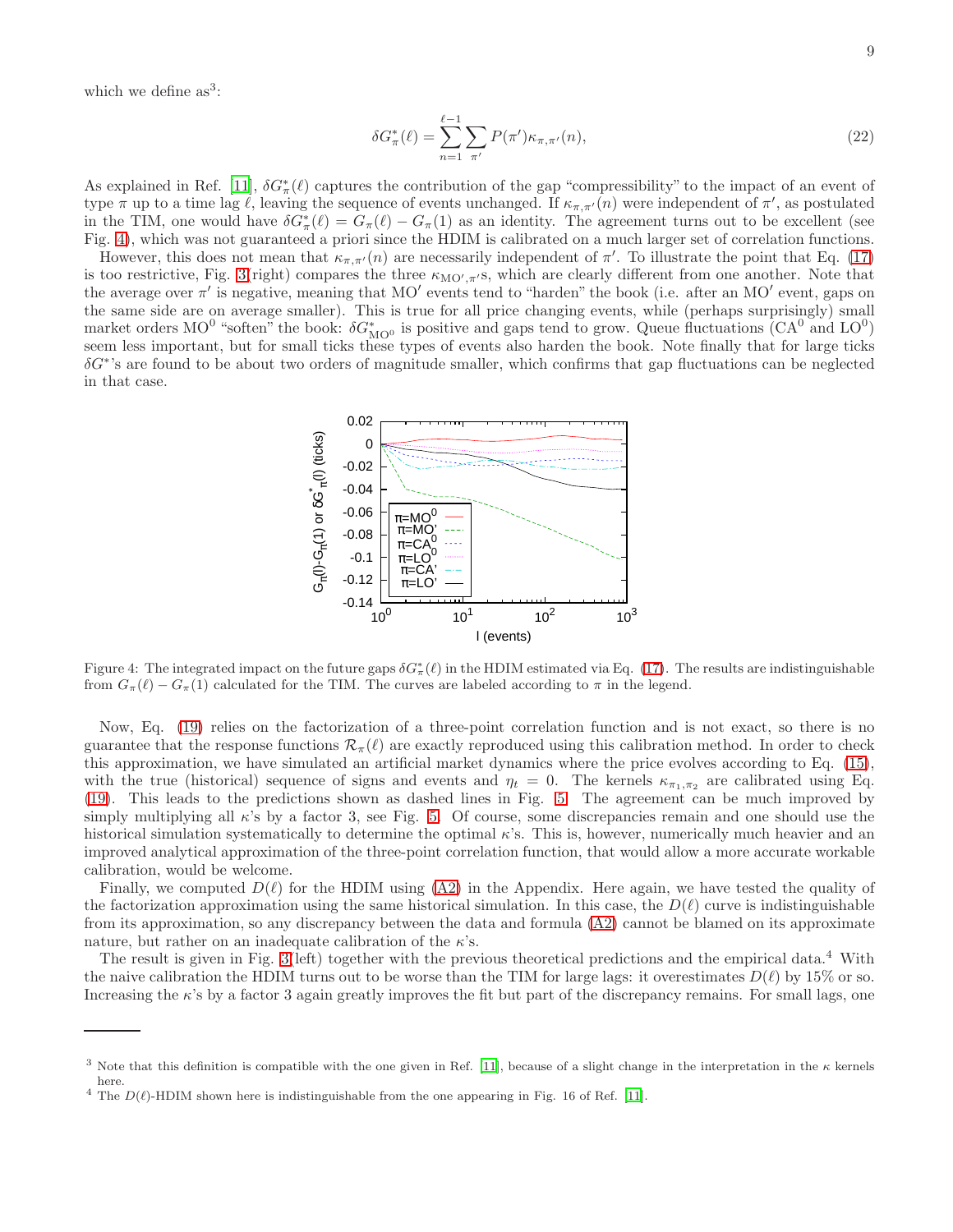

<span id="page-9-1"></span>Figure 5:  $\mathcal{R}_{\pi}(\ell)$  and their approximation with the HDIM. Symbols correspond to data, they are perfectly in line with the model prediction under the assumption that approximation [\(19\)](#page-6-5) is correct. The dashed lines correspond to the response function of an actual simulation of the model with the  $\kappa$ 's calibrated via Eq. [\(19\)](#page-6-5). The solid lines correspond to the simulation if we increase all calibrated  $\kappa$ 's by a factor 3 (HDIM-3). The colors vary according to  $\pi$  as shown in the legend.

needs to add a constant contribution  $D_{\rm hf} \approx 0.04$  ticks squared to match the data.<sup>5</sup> The HDIM produces a significant improvement over the constant gap model, because it explicitly includes the effect of gap fluctuations. However, since the calibration procedure relies on an approximation, we do not reproduce the response functions exactly. Hence the better founded model (HDIM) fares worse in practice than a model with theoretical inconsistencies (TIM). As noted above, a better calibration procedure for the  $\kappa$ 's could improve the situation.

At any rate, numerical discrepancies should be expected regardless of the fitting procedure, since we have neglected several effects, which must be present. These include (i) all volume dependence, (ii) unobserved events deeper in the book and on other platforms and (iii) higher order, non-linear contributions to model history dependence. On the last point, we note that based on symmetry arguments, the gap fluctuation term may include higher order terms of the form:

$$
\sum_{t_1, t_2, t_3 < t'} \kappa_{\pi_{t_1}, \pi_{t_2}, \pi_{t_3}; \pi_{t'}}(t'-t_1, t'-t_2, t'-t_3) \epsilon_{t_1} \epsilon_{t_2} \epsilon_{t_3} \epsilon_{t'},
$$
\n(23)

or with a larger (even) number of  $\epsilon$ 's. The presence of a four  $\epsilon$  term is in fact suggested by the data shown in Fig. 13 of Ref. [\[11\]](#page-11-6), and also by more recent analysis [\[15\]](#page-11-13). It would be interesting to study these effects in detail, and understand their impact on price diffusion.

#### <span id="page-9-0"></span>5. CONCLUSION

Let us summarize what we have tried to accomplish in the present paper. Our aim was to provide a general framework to describe the impact of different events in the order book, in a way that is flexible enough to deal with any classification of these events (provided this classification makes sense).<sup>6</sup> We have specifically considered market orders, limit orders and cancellation at the best quotes, further subdividing each category into price-changing and non price-changing events, giving a total of 6 types. In trying to generalize previous work, which focused on the impact of market orders only, we have discovered that two different models can be envisaged. These are equivalent when only a single event type, market orders regardless of their aggressivity, are taken into account. One model posits that each event type has a temporary impact (TIM), whereas the other assumes that only price-changing events have a direct impact, which is itself modulated by the past history of all events, a model we called "history dependent impact" (HDIM).

<sup>&</sup>lt;sup>5</sup> This contribution accounts for high frequency "noise" in the data that the model is not able to reproduce, as, for example, sequences of placement and cancellation of the same limit order inside the gap.

 $6$  See Ref. [\[13](#page-11-10)] for an application of this method to orders with brokerage codes.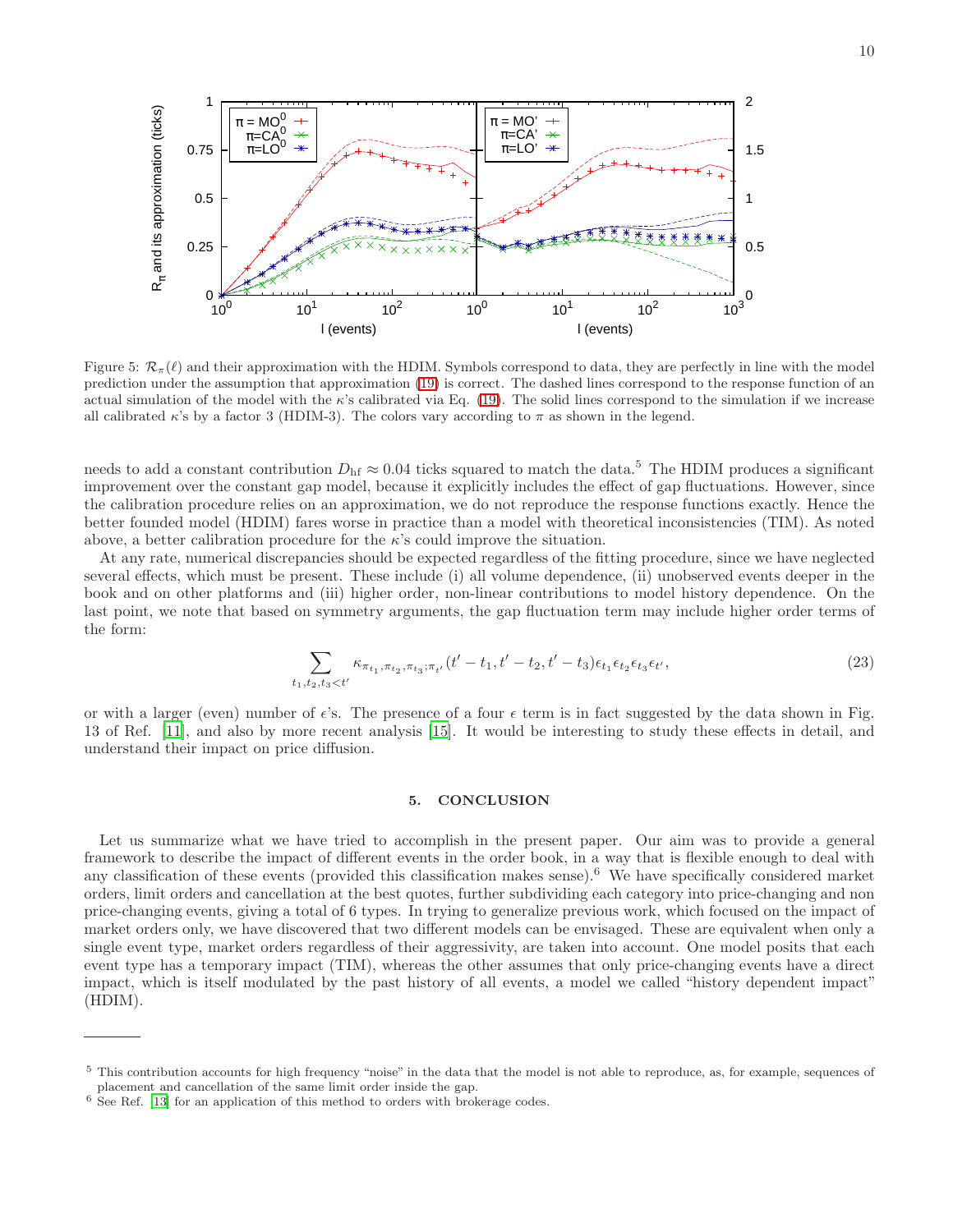The TIM is a natural extension of Hasbrouck's VAR model to a multi-event setting: one writes a Vector Autoregres-

sion model for the return at time  $t$  in terms of all signed past events, but neglects the direct influence of past returns themselves (although these would be easy to include if needed). We have discussed the fact that TIMs are, strictly speaking, inconsistent since they assign a non-zero immediate impact to non price-changing events. Still, provided the model is correctly calibrated using returns (see Eq. [\(12\)](#page-4-3)), we find that the TIM framework allows one to reproduce the price diffusion pattern surprisingly accurately.

The HDIM family can also be thought of as a VAR model, although one now distinguishes between different types of event-induced returns before regressing them on past events. The HDIM is interesting because it gives a very appealing interpretation of the price changing process in terms of history dependent "gaps" that determine the amplitude of the price jump if a certain type of price-changing event takes place. We have in particular defined a lag-dependent,  $6 \times 3$  "influence matrix" (called  $\kappa_{\pi,\pi'}$  in the text), which tells us how much, on average, an event of type  $\pi$  affects the immediate impact of a  $\pi'$  price-changing event of the same sign in the future.

The HDIM therefore envisages the dynamics of prices as consisting of three processes: instantaneous jumps due to events, events inducing further events and thereby affecting the future jump *probabilities* (described by the correlation between events), and events exerting pressure on the gaps behind the best price and thereby affecting the future jump sizes (described by the  $\kappa$ 's). By describing this third effect with a linear regression process, we came up with the explicit model [\(15\)](#page-5-3), that can be calibrated on empirical data provided some factorization approximation is made (which unfortunately turns out not to be very accurate, calling for further work on this matter). This allows one to measure the influence matrix  $\kappa$  and its lag dependence. We find in particular that price-changing events, such as aggressive market orders MO′ , tend to reduce the impact of later events of the same sign (i.e. a buy MO′ following a buy MO′ ) but increase the impact of later events of the opposite sign. As stressed in Refs. [\[6,](#page-11-2) [8](#page-11-8), [9\]](#page-11-4), this history dependent asymmetric liquidity is the dominant effect that mitigates persistent trends in prices which would otherwise be induced by the long-ranged correlation in the sign of market orders.

In spite of these enticing features, we have found that the HDIM leads to a worse determination of the price diffusion properties than the TIM. The almost perfect agreement between the TIM prediction and empirical data is perhaps accidental, but it may also be that TIMs (that have less parameters) are numerically more robust than HDIMs. For HDIMs, a more accurate calibration procedure is needed. This could be achieved either by finding a better, workable approximation for the three-point correlation function, or by using a purely numerical approach based on a historical simulation of the HDIM. On the other hand, some effects have been explicitly neglected, such as the role of unobserved events deeper in the book and on other platforms, or possible non-linearities in the history dependence of gaps. It would be very interesting to investigate the relevance of these effects, and to come up either with a fully consistent version of HDIM, or with a convincing argument for why the TIM appears to be particularly successful.

In any case, we hope that the intuitive and versatile framework that we proposed above, together with operational calibration procedures, will help making sense of the highly complex and intertwined sequences of events that take place in the order books, and allows one to build a comprehensive theory of price formation in electronic markets.

#### <span id="page-10-0"></span>Acknowledgments

The authors are grateful to Emmanuel Sérié for his ideas on fitting impact kernels. They also thank Bence Tóth for his critical reading and comments.

# <span id="page-10-1"></span>Appendix A: Expression of the price diffusion for the TIM and HDIM

We give here the rather ugly looking explicit expressions for the diffusion curve  $D(\ell)$  in both models. For the TIM, one gets as an exact expression:

<span id="page-10-2"></span>
$$
D(\ell) = D_0 \ell + \sum_{0 \le n < \ell} \sum_{\pi_1} G_{\pi_1} (\ell - n)^2 P(\pi_1) + \sum_{n > 0} \sum_{\pi_1} \left[ G_{\pi_1} (\ell + n) - G_{\pi_1} (n) \right]^2 P(\pi_1) + 2 \sum_{0 \le n < n' < \ell} \sum_{\pi_1, \pi_2} G_{\pi_1} (\ell - n) G_{\pi_2} (\ell - n') C_{\pi_1, \pi_2} (n' - n) + 2 \sum_{0 < n < n' < \ell} \sum_{\pi_1, \pi_2} \left[ G_{\pi_1} (\ell + n) - G_{\pi_1} (n) \right] \left[ G_{\pi_2} (\ell + n') - G_{\pi_2} (n') \right] C_{\pi_1, \pi_2} (n - n') + 2 \sum_{0 \le n < \ell} \sum_{n' > 0} \sum_{\pi_1, \pi_2} G_{\pi_1} (\ell - n) \left[ G_{\pi_2} (\ell + n') - G_{\pi_2} (n') \right] C_{\pi_2, \pi_1} (n' + n). \tag{A1}
$$